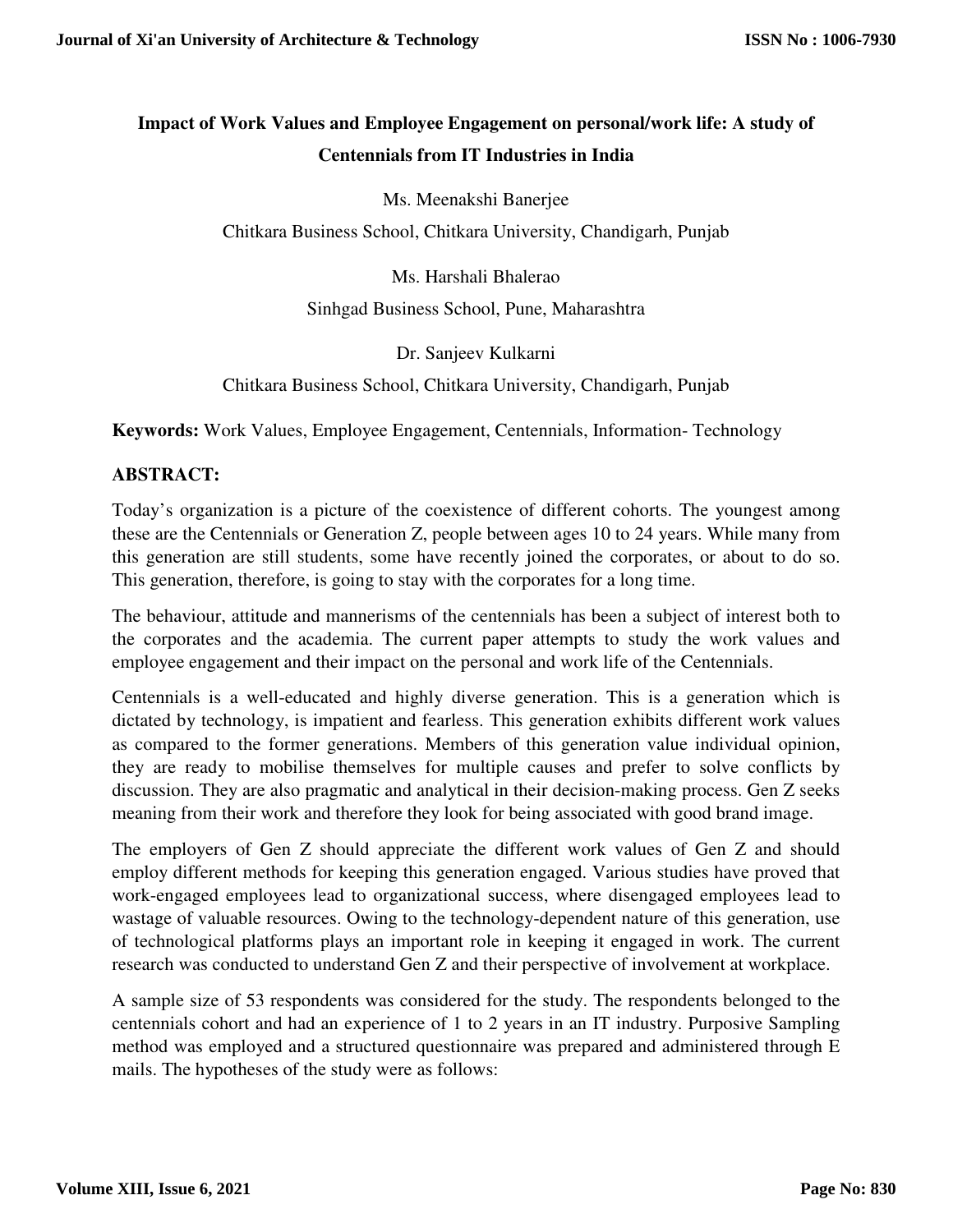H1: There is a significant association between Work Values of Centennials on their personal/ work life

H2: There is significant association between Employee Engagement of Centennials on their personal/ work life.

Data was analysed using multiple regression analysis. Work Values and employee Engagement were the independent variables and personal /work life was the dependent variable in the study. The studies showed that work values and employee engagement alone did not have a strong association with the personal/ work life of the Centennials. However, both together had a significant impact on the personal/ work life. The study was significant for its contribution to academics and practicing professionals.

## **INTRODUCTION:**

Gen Z is at the threshold of employment. They are bringing in new patterns of behaviour, attitude and mannerisms. As the characteristics of centennials is quite dissimilar than the existing cohorts, it is challenging for employers to understand them and devise strategies and policies suited to their requirements. This has set in a prerequisite for more research on the various characteristic and behavioural patterns of the centennials. The current study aims to study the centennial generation, who have an experience of about 1 to 2 years in IT Industry. The author tried to study the perception and impact of work value, employee engagement and work life balance.

#### **REVIEW OF LITERATURE:**

#### **Centennials**

People think that the youngest generation known as Centennials are still kids, however, the fact is that this generation is almost around 22 years of age and have already entered the professional world or are soon going to do so. India's current generation of 'Digital Natives' make up to 32% of the global population, i.e. 472 million, according to Bloomberg report (2019). About 30% population is on the verge of employment. This has various implications for the employer, who would now have to be ready to recruit, engage and nurture this generation at the workplace. It is shown by many researchers that the different generation cohorts exhibit varied behaviour and attitude towards workplace(Gaidhani et.al. 2019). The challenges for the employers include the vast difference in the values, attitudes and behaviour of centennials as compared to the other generations. The HR managers would have to redesign the recruitment, motivation, engagement and retention policies and strategies for the forthcoming Gen Z. One way is to understand the characteristics of this forthcoming generation. Very scanty literature is available at present on the characteristics of the centennials.

According to the available literature, Gen Z have pragmatic decision - making ability, multitaskingand are very comfortable with the various digital devices and technology. This generation is very straight forward and socially well connected. Due to high dependency on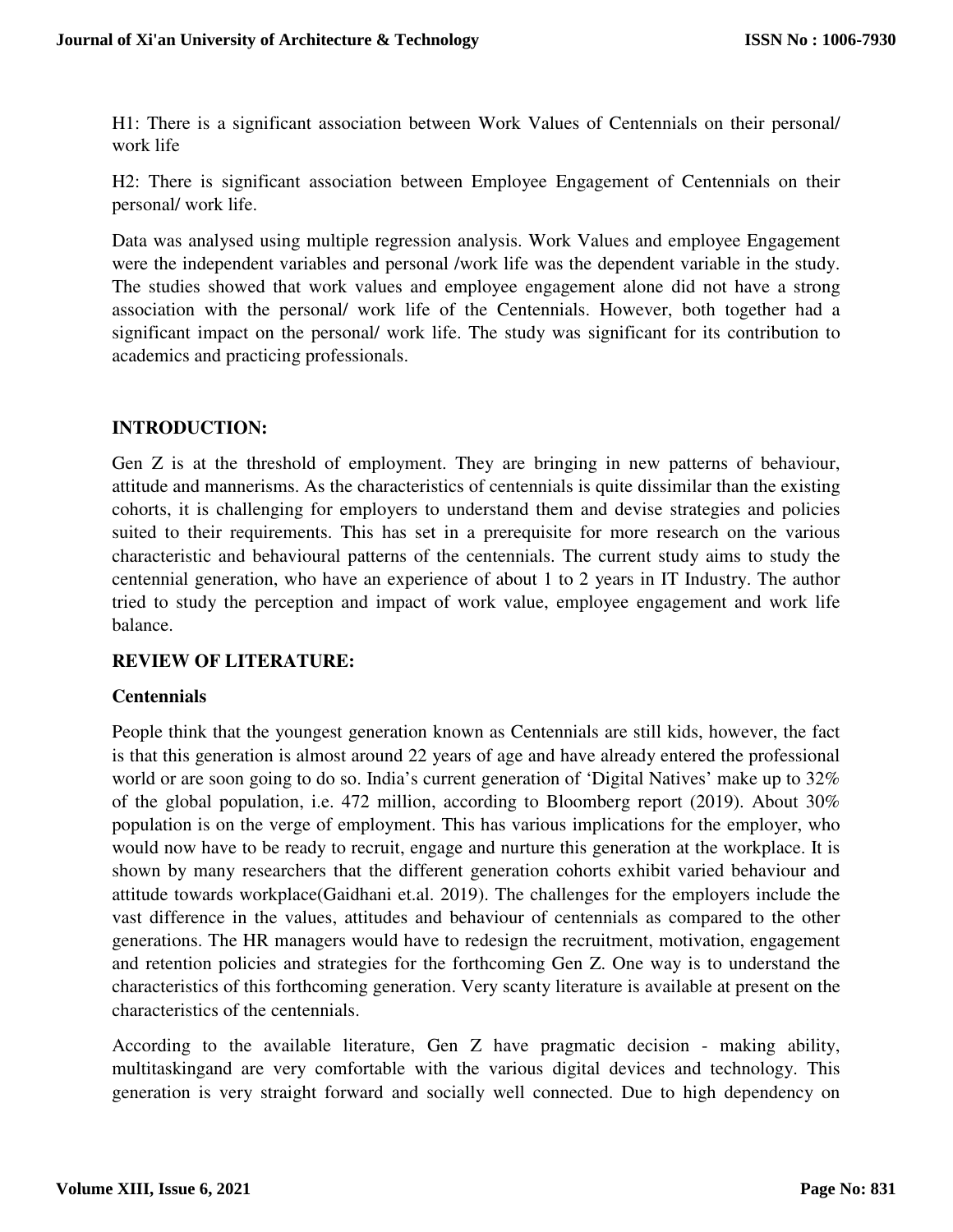technology, this generation has a very short attention span, are impatient, self - directed, individualistic, and more demanding. They are more realistic and have apositive mind-set about the future. Mihelich (2013) explained that Gen Z exhibit a highconcernforecological issues and are mindful about the impending scarcities. Centennials are well-informed, technically advanced, open minded and ready to correct their mistakes.

#### **Work Values**

Work Value is defined as the importance of work for an individual and commitment towards the norms associated with work. Ye (2005) explained that work values has direct impact of the on the individuals choice and abilities and it is a predicting factor to understand the attitude of individuals towards work and workplace. The author further stated that work values differ from generation to generation and form individual to individual (Jaskyte, 2014). Work Values are distinguished as intrinsic and extrinsic. Extrinsic work values are external to the individual includes remuneration, work timings, welfare schemes and insurance (Kaasa 2011). As against the concept of extrinsic values, intrinsic values, as described by Arndt (2013) include the opportunities for individual progress and work satisfaction at workplace. Adding further to the literature, Twenge et.al. (2008) described that some people work to help others and society. They are said to possess altruistic work values. Ros et. al. (1999) studied individuals who possess a status – associated work value that gives people perception of achievement, status and recognition. Lyons et al. (2006) and Twenge (2010) also described social work values which are concerned with the relationship of the individuals with co-workers and supervisors.

Schawbel (2014) described that centennials possess an entrepreneurial attitude, are reliable, tolerant and less motivated by monetary benefits. They choose their employers carefully. They consider factors like flexibility, meaningfulness and openness at their workplace. Centennials are of the opinion that their ideas should be heard carefully and valued. They believe that at the place of work, ideas and contribution should gain an upper hand and not age. According to Mihelich (2013), people belonging to this cohort need immediate acknowledgement and gratification for their work. They would prefer to work with leaders who are honest and committed (Half, 2014). Various researchers have compared the workplace aspiration and expectation of the different cohorts. Centennials seem to have very different workplace requirements and motivating factors as against the earlier generations. In this paper the researcher aims to understand the work values and the perception of engagement of Centennials, especially in IT industries, towards their work.

#### **Employee Engagement**

Employees, who actively and enthusiastically take part in the various tasks at workplace and strive to enhance the reputation of the organization, are termed as engaged employees. Jha and Sareen (2017) in a review of literature have mentioned that engaged employees are harbingers of various advantages at the organization. Engaged employees lead to increased return on investment, greater market share, enhanced growth and success for the organization. Hewit (2015) conducted a quantitative research and found that there existed a positive association between organizations revenue and employees' engagement. The author inferred that 3% increase in the organization's revenue could be achieved by 5% increase in employees'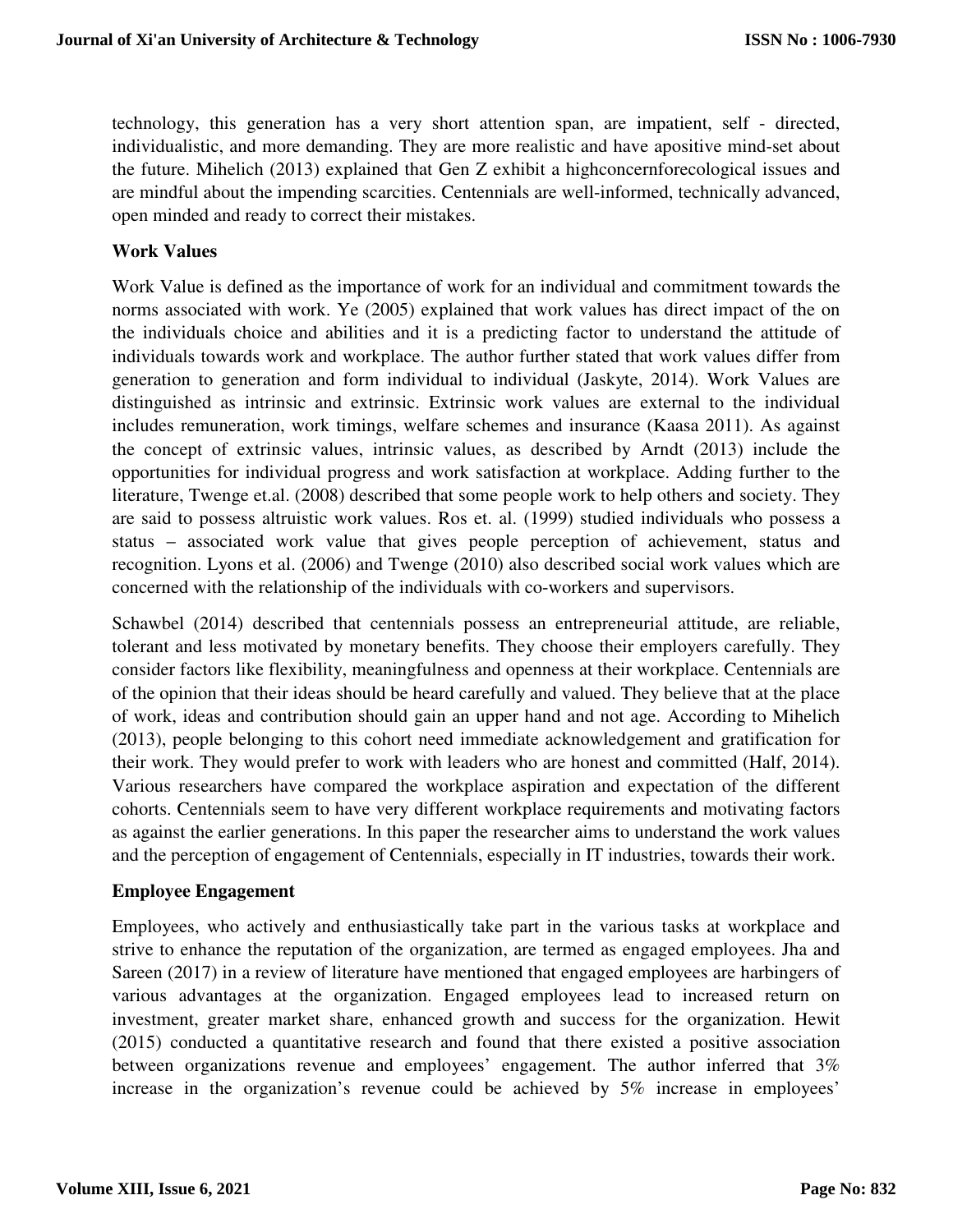involvement at the workplace. Employee involvement could be achieved by providing the employees a work culture which would nurture increased emotional and mental attachment of the employees towards their tasks and duties, role in the organization, responsibility towards their peers and the organization at large.

Engaging Gen Z is challenging for organizations. Jha and Sareen (2017) in their review stated that since this generation is technology savvy, digitization could play an important part in involving them at work.They suggested use of gamification for engagement of Gen Z employees. Moore (2019) reiterated three important values of Gen Z namely they want to know why rather than what they are doing, they have "do it yourself" attitude rather than supervision and they value choices. Moore suggested various strategies for engaging Gen Z based on their work values. He suggested that Gen Z should be explained the relevance of their tasks, give them flexibility and choices and opportunities to express themselves and create value for the organization. These strategies would ensure participation of the centennials at workplace and enhance their involvement and commitment towards the organization.

#### **Work/ Personal Life Balance**

Work Life balance studies became crucial as the landscape of employees is changing. More women have started working and families are becoming nuclear. Different generation cohorts are working hand-in-hand at the workplace. In this differentiating scenario the importance and challenges for work and life balance is becoming profound. To achieve this companies are establishing employee friendly policies and culture at the workplace (Cennamo& Gardner, 2008). Research has shown that employees which can strike a balance at home and at workplace are more productive and effective (Boyar, Maertz, & Pearson, 2005), they are better engaged in their tasks and are happy and satisfied (Kelliher& Anderson, 2010). On the contrary, when employee is unable to balance home and work front, lead to dissatisfaction, conflicts, increased stress and increased turnover which would lead to low performance (Heckerson& Laser, 2006).

Gilley et. al. (2015) studies work life balance amongst different generations. He stated that the policy "one size fits all" does not go well when we consider the perception of work and life balance amongst the different cohorts. He studied Baby Boomers, Gen X, Gen Y and GenZ and stated that all the cohorts have distinct attitude, behaviour and mannerisms. It is important for the employers to understand these differences and craft policies accordingly. The author found that there exists no noteworthy difference in the longing for work life balance with reference tothe employee's age. That is all employee desire to have a balance between work and home. However, difference does persist when their age is considered along with how the supervisor affects work-life balance for the individual employee. They concluded that millennial managers were more inclined towards supporting the work life balance than the older ones.

Since centennials are just on the verge of employment, scarce research is available on their characteristics, needs, perceptions and thoughts; there exists gaps in the research done on the employees belonging to this cohort. The current paper aims to understand the work values and engagement of the centennials from IT Industry and their impact on the work and personal life.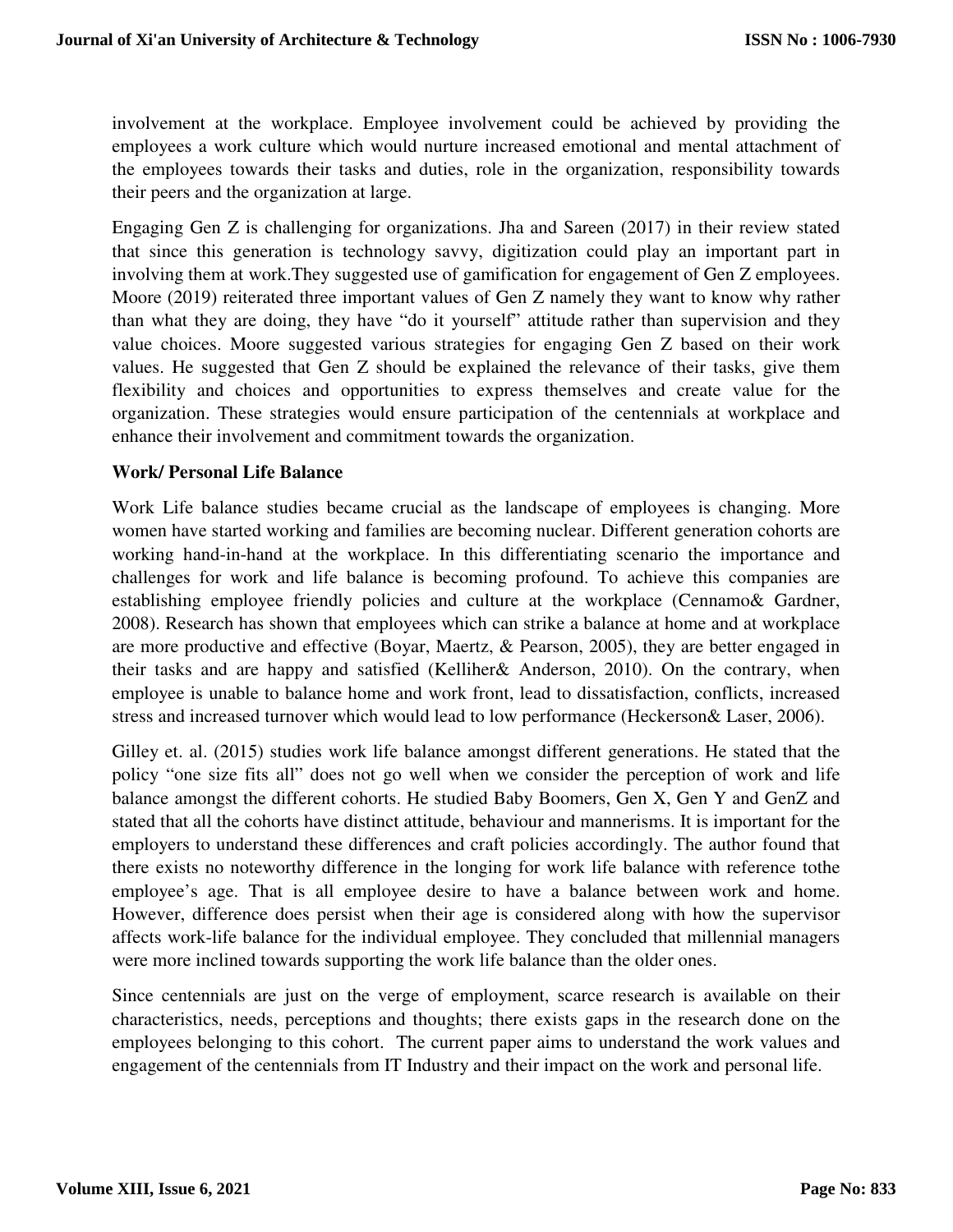#### **RESEARCH OBJECTIVES:**

Following research objectives were considered –

- 1. To study the impact of work values of centennials on their personal/ work life
- 2. To study the impact of engagement of centennials on the personal/ work life
- 3. To study the statistical association between work values and employee engagement

#### **HYPOTHESIS:**

The hypotheses of the study were as follows:

H1: There is a significant association between Work Values of Centennials on their personal/ work life

H2: There is significant association between Employee Engagement of Centennials on their personal/ work life.

#### **RESEARCH METHODOLOGY:**

Data was collected from 53 employees belonging to the Centennials cohort and working in IT industry in the Western Region of Maharashtra. The respondents had work experience of 1 to 2 years in IT industry. Respondents were selected using purposive sampling. Data collection was done using a structured questionnaire using Google forms. The link to fill in the questionnaire was send to the respondents through email andWhatApp groups. The data was analysed using Statistical tools - Multiple Regression Model of Work Life Balance (Y) on Work Value (X1) & Employee Engagement (X2). For this model the dependent variable was Work Life Balance (Y) and independent variables were Work Value  $(X1)$  & Employee Engagement  $(X2)$ .

#### **DATA ANALYSIS:**

Data Analysis was done using Multiple Regression Model of Work Life Balance (Y) on Work Value  $(X1)$  & Employee Engagement  $(X2)$ :

#### **Dependent Variable: Work Life Balance (Y)**

#### **Independent Variables: Work Value (X1) & Employee Engagement (X2)**

**Part a) Normality of the data set is verified using three statistical tools.** 

- 1) Histogram
- 2) skewness & Kurtosis calculation
- 3) PP plot

The histogram for Work Life Balance; along with the skewness  $\&$  Kurtosis and PP plot are as given below.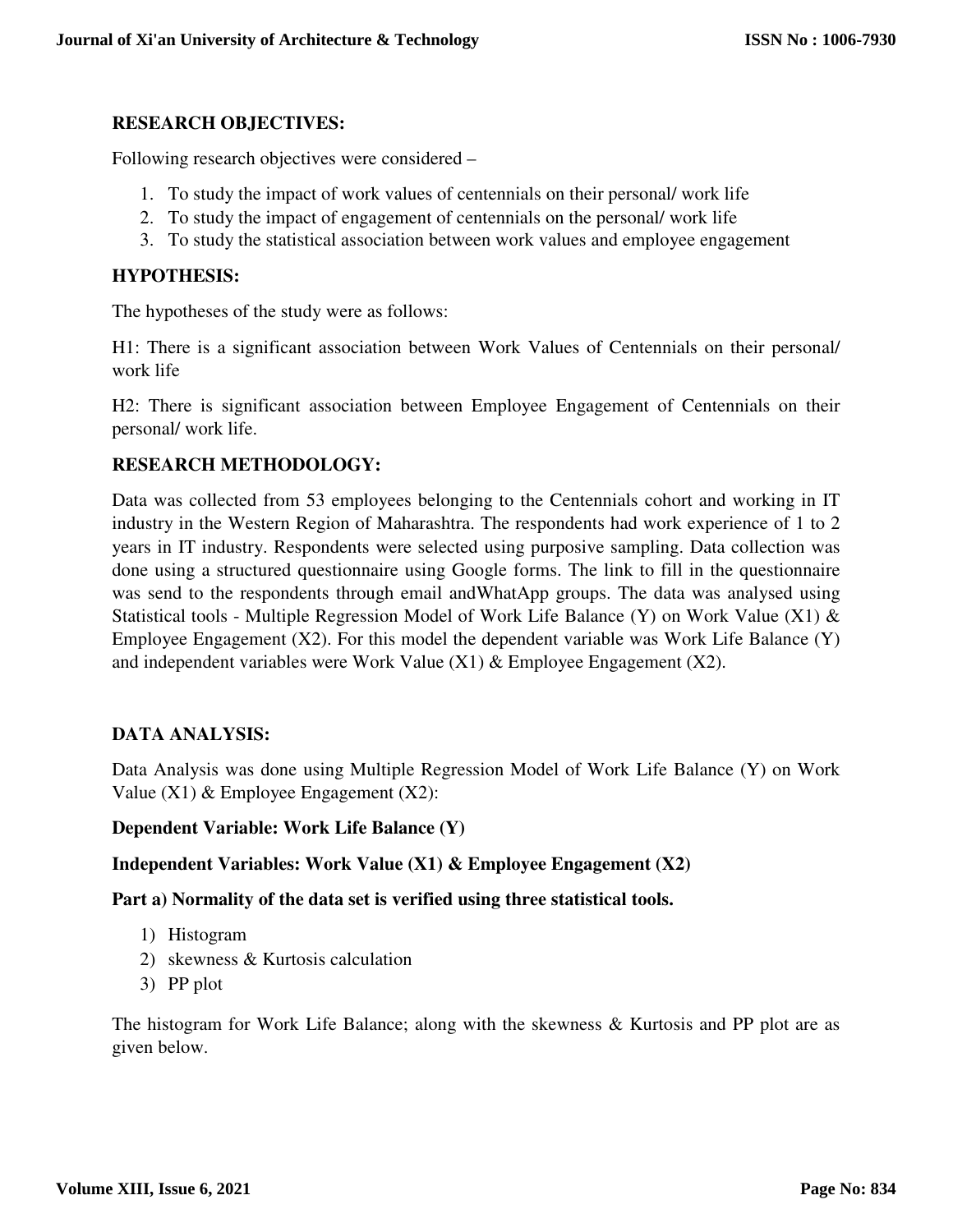

The histogram shows that the normality of the variable Work Life balance.

| <b>Descriptive Statistics</b>                |                  |           |                   |                      |               |           |               |  |
|----------------------------------------------|------------------|-----------|-------------------|----------------------|---------------|-----------|---------------|--|
|                                              | N                | Mean      | Std.<br>Deviation | Kurtosis<br>Skewness |               |           |               |  |
|                                              | <b>Statistic</b> | Statistic | <b>Statistic</b>  | Statistic            | Std.<br>Error | Statistic | Std.<br>Error |  |
| <b>LIFE</b><br><b>WORK</b><br><b>BALANCE</b> | 53               | 40.5094   | 7.98947           | .197                 | .327          | $-.096$   | .644          |  |

We can assume normality if skewness is in the range of  $-0.8$  to 0.8 and kurtosis is in the range of -3.0 to 3.0

Here skewness =  $0.197 \&$  kurtosis =  $-0.096$ ; the distribution of the variable is normal.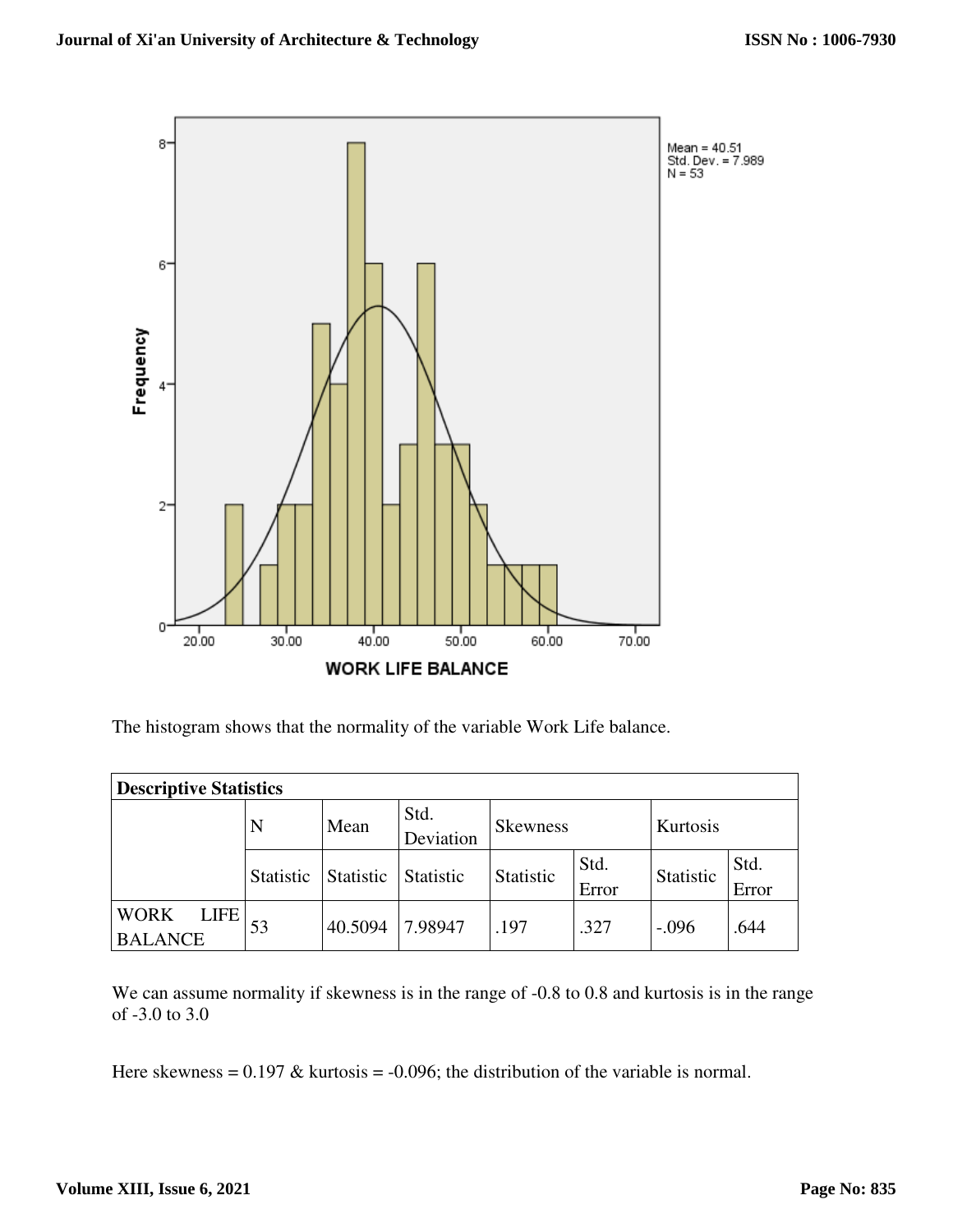

Also the PP plot shows the less deviation of the data from normality.

# **Part b) Multiple Regression Model of Work Life Balance (Y) on Work Value (X1) & Employee Engagement (X2)**

Table1: Descriptive

| <b>Descriptive Statistics</b> |             |        |           |    |  |  |
|-------------------------------|-------------|--------|-----------|----|--|--|
|                               |             | Mean   | Std.      | N  |  |  |
|                               |             |        | Deviation |    |  |  |
| <b>WORK</b>                   | <b>LIFE</b> | 40.51  | 7.99      | 53 |  |  |
| <b>BALANCE</b>                |             |        |           |    |  |  |
| <b>WORK VALUE</b>             |             | 171.23 | 19.12     | 53 |  |  |
| <b>EMPLOYEE</b>               |             | 24.75  | 3.96      | 53 |  |  |
| <b>ENGAGEMENT</b>             |             |        |           |    |  |  |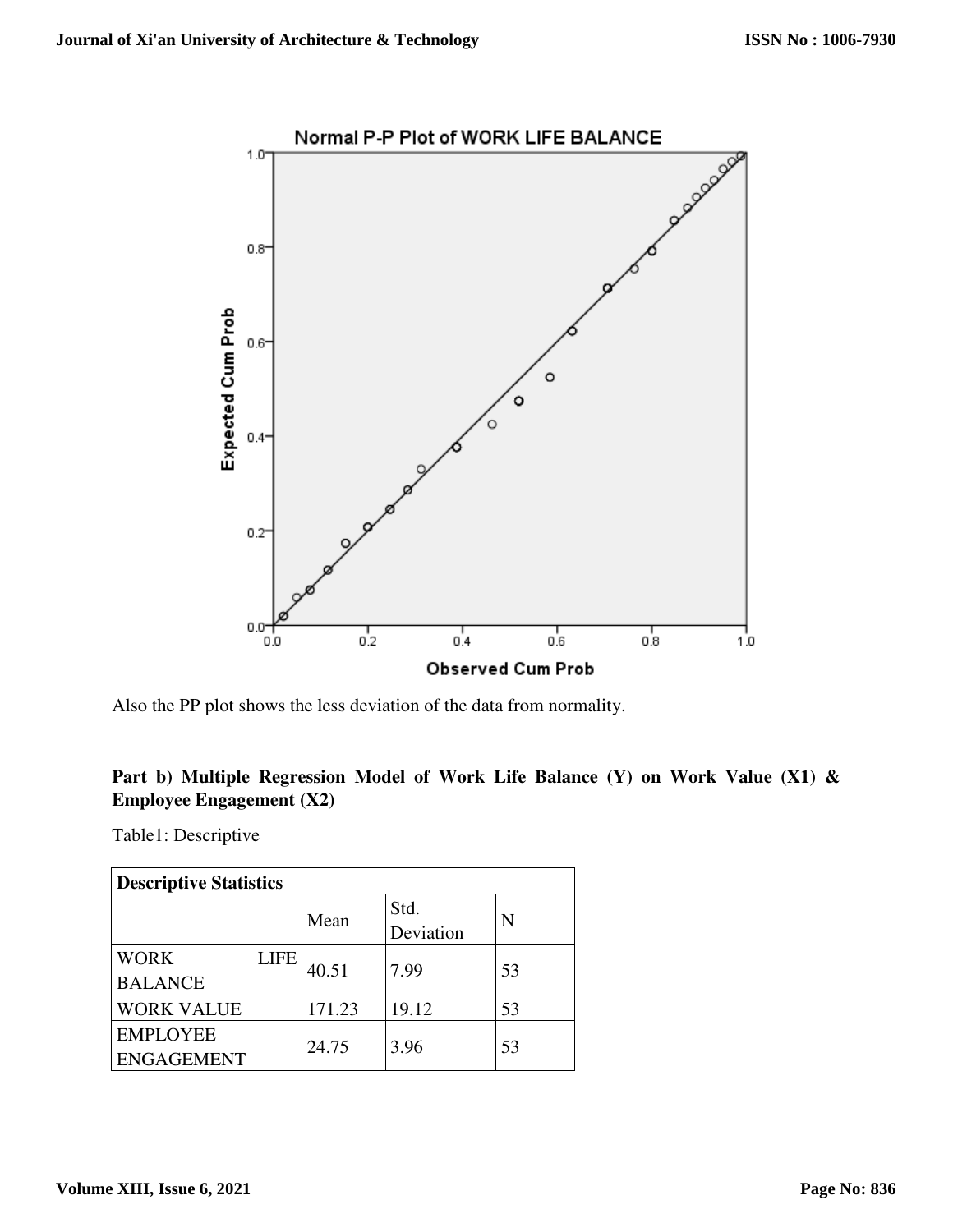| <b>Correlations</b>                                          |                            |              |                   |                  |  |  |
|--------------------------------------------------------------|----------------------------|--------------|-------------------|------------------|--|--|
|                                                              |                            | <b>WORK</b>  | <b>EMPLOYEE</b>   | <b>WORK LIFE</b> |  |  |
|                                                              |                            | <b>VALUE</b> | <b>ENGAGEMENT</b> | <b>BALANCE</b>   |  |  |
|                                                              | <b>Pearson Correlation</b> | 1            | .139              | $.597**$         |  |  |
| <b>WORK VALUE</b>                                            | P value (2-tailed)         |              | .322              | .000             |  |  |
|                                                              | N                          | 53           | 53                | 53               |  |  |
|                                                              | <b>Pearson Correlation</b> | .139         |                   | $.347*$          |  |  |
| <b>EMPLOYEE</b><br><b>ENGAGEMENT</b>                         | P value (2-tailed)         | .322         |                   | .011             |  |  |
|                                                              | N                          | 53           | 53                | 53               |  |  |
|                                                              | <b>Pearson Correlation</b> | $.597**$     | $.347*$           |                  |  |  |
| <b>LIFE</b><br><b>WORK</b>                                   | P value (2-tailed)         | .000         | .011              |                  |  |  |
| <b>BALANCE</b>                                               | N                          | 53           | 53                | 53               |  |  |
| **. Correlation is significant at the 0.01 level (2-tailed). |                            |              |                   |                  |  |  |
| *. Correlation is significant at the 0.05 level (2-tailed).  |                            |              |                   |                  |  |  |

Table2: Table showing correlations among variables

The pearson's coefficient between Work Life Balance & Work Value is 0.597 (P value = 0.00) & significant.

The pearson's coefficient between Work Life Balance & Employee Engagement is 0.347 (P value =  $0.011$ ) & significant.

The pearson's coefficient between Work Value & Employee Engagement is 0.139 (P value = 0.322) & not significant. Hence Multi-collinearity does not exist.

Table3: Table showing summary of model

| <b>Model Summary</b>                            |                     |          |          |                   |  |  |  |
|-------------------------------------------------|---------------------|----------|----------|-------------------|--|--|--|
| Model                                           | R                   | R Square | Adjusted | $R$ Std. Error of |  |  |  |
|                                                 |                     |          | Square   | the Estimate      |  |  |  |
|                                                 | $.597$ <sup>a</sup> | .357     | .344     | 6.46901           |  |  |  |
|                                                 | $.654^b$            | .428     | .405     | 6.16196           |  |  |  |
| a. Predictors: (Constant), WORK VALUE           |                     |          |          |                   |  |  |  |
| b. Predictors: (Constant), WORK VALUE, EMPLOYEE |                     |          |          |                   |  |  |  |
| <b>ENGAGEMENT</b>                               |                     |          |          |                   |  |  |  |

Since coefficient of determination i.e. R square  $= 0.357, 35.7\%$  of the total variation in the dependent variable is explained by independent variables in model 1.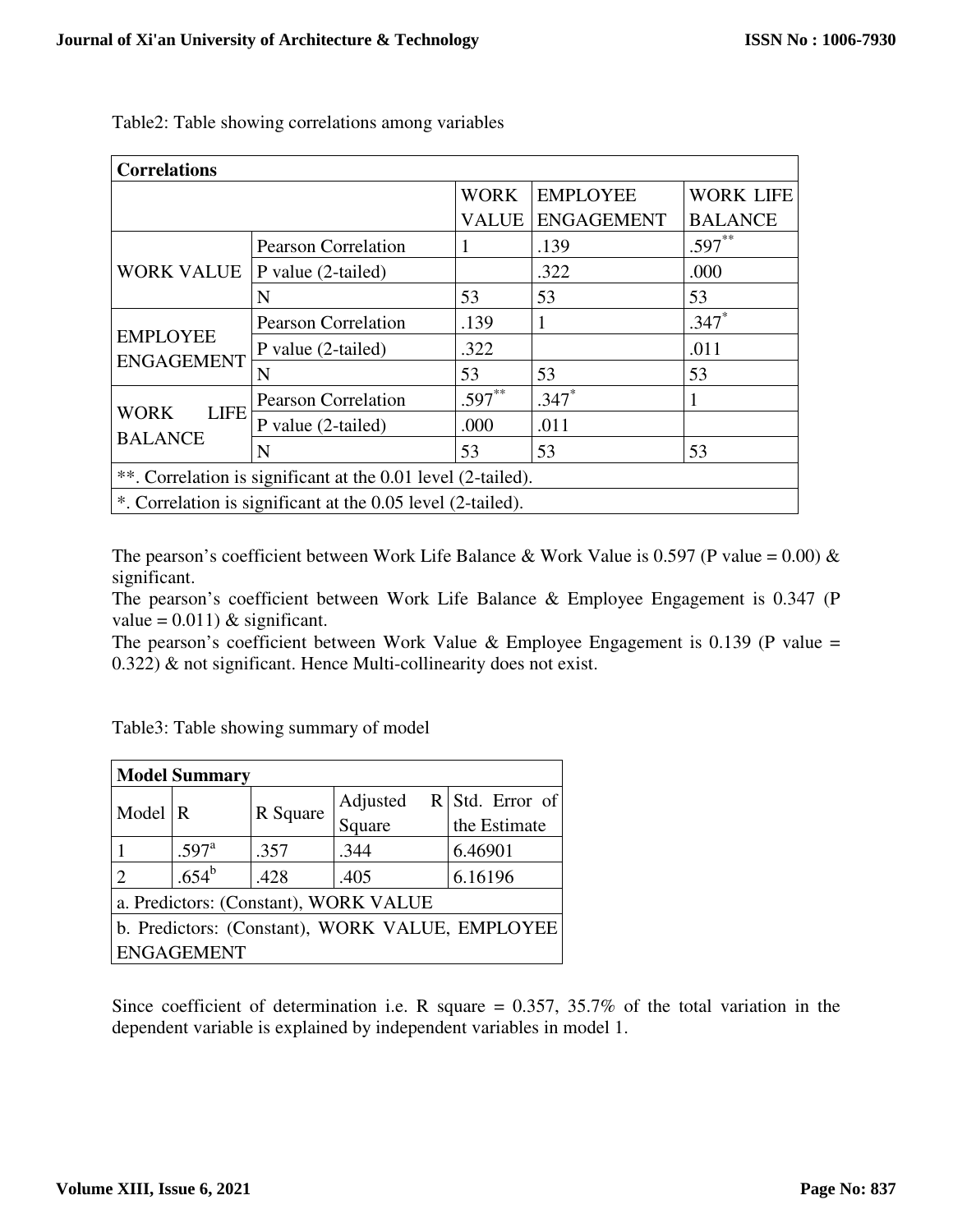| <b>ANOVA</b> <sup>a</sup>                                  |            |                                       |    |                |        |                   |  |
|------------------------------------------------------------|------------|---------------------------------------|----|----------------|--------|-------------------|--|
| Model                                                      |            | of<br>Sum<br>Squares                  | df | Mean<br>Square | F      | Sig.              |  |
|                                                            | Regression | 1184.991                              | 1  | 1184.991       | 28.316 | .000 <sup>b</sup> |  |
|                                                            | Residual   | 2134.255                              | 51 | 41.848         |        |                   |  |
|                                                            | Total      | 3319.245                              | 52 |                |        |                   |  |
|                                                            | Regression | 1420.760                              | 2  | 710.380        | 18.709 | .000 <sup>c</sup> |  |
| $\mathcal{D}_{\mathcal{L}}$                                | Residual   | 1898.485                              | 50 | 37.970         |        |                   |  |
|                                                            | Total      | 3319.245                              | 52 |                |        |                   |  |
| a. Dependent Variable: WORK LIFE BALANCE                   |            |                                       |    |                |        |                   |  |
|                                                            |            | b. Predictors: (Constant), WORK VALUE |    |                |        |                   |  |
| c. Predictors: (Constant), WORK VALUE, EMPLOYEE ENGAGEMENT |            |                                       |    |                |        |                   |  |

Table3. Table showing results of ANOVA

Since  $F = 28.316 \& p$  value = 0.00 < 0.05, there is strong evidence to conclude that the regression model 1 is significant.

Table4: Table showing the regression coefficients & T stat

| <b>Coefficients<sup>a</sup></b>          |                                      |                                |               |                              |          |       |  |
|------------------------------------------|--------------------------------------|--------------------------------|---------------|------------------------------|----------|-------|--|
| Model                                    |                                      | Unstandardized<br>Coefficients |               | Standardized<br>Coefficients |          |       |  |
|                                          |                                      | B                              | Std.<br>Error | <b>B</b> eta                 |          | Sig.  |  |
| 1                                        | (Constant)                           | $-2.235$                       | 8.082         |                              | $-0.277$ | 0.783 |  |
|                                          | <b>WORK VALUE</b>                    | 0.25                           | 0.047         | 0.597                        | 5.321    | 0.000 |  |
| $\overline{2}$                           | (Constant)                           | $-13.004$                      | 8.828         |                              | $-1.473$ | 0.147 |  |
|                                          | <b>WORK VALUE</b>                    | 0.234                          | 0.045         | 0.56                         | 5.187    | 0.000 |  |
|                                          | <b>EMPLOYEE</b><br><b>ENGAGEMENT</b> | 0.543                          | 0.218         | 0.269                        | 2.492    | 0.016 |  |
| a. Dependent Variable: WORK LIFE BALANCE |                                      |                                |               |                              |          |       |  |

The regression model had two independent variables & was reached to one independent variable in two steps.

The regression model for Work Life Balance (Y) on Work Value (X1) is given as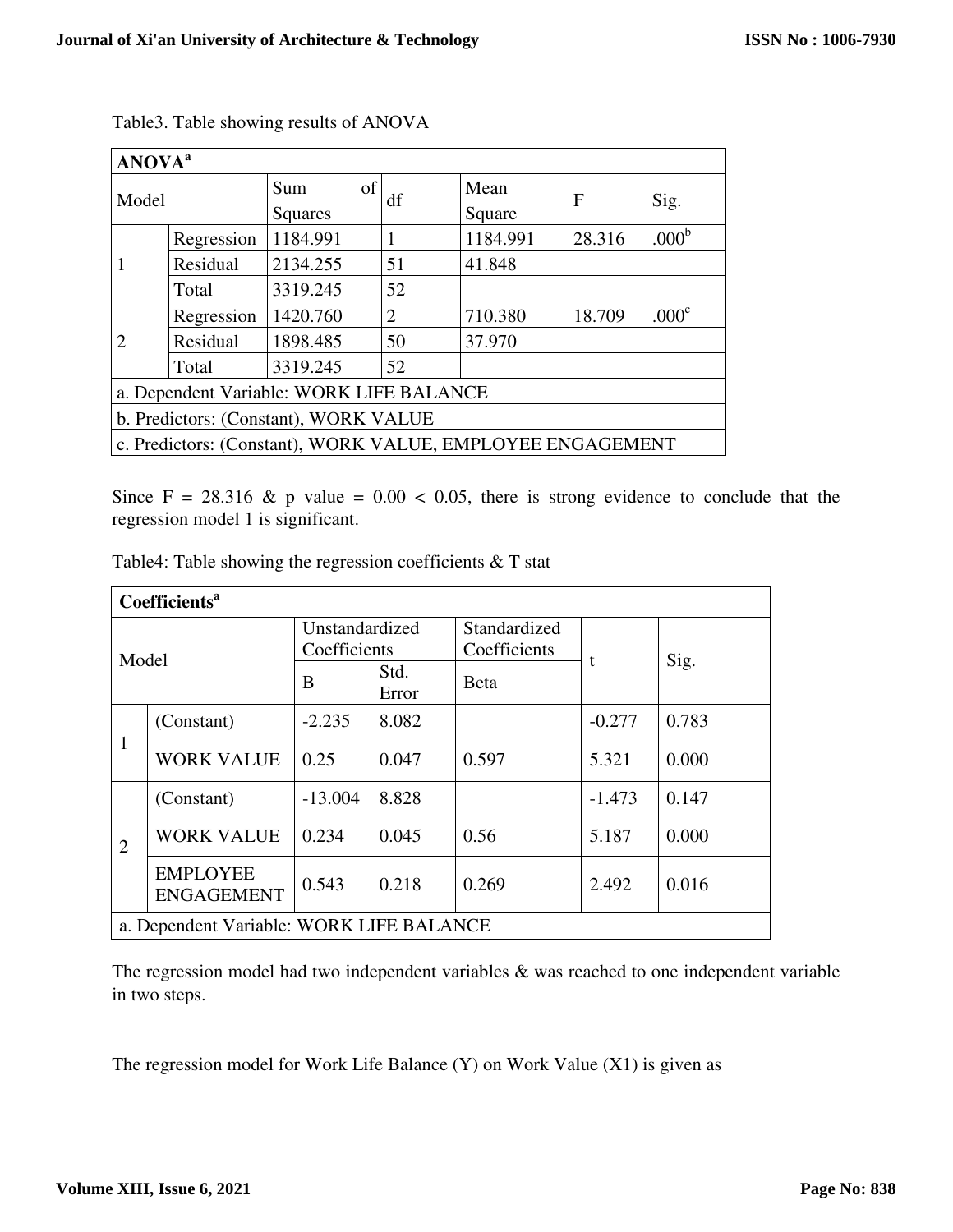$Y = -2.235 + 0.25*X1$ 

Here the intercept is -2.235 which implies that the initial Work Life balancewould be -2.235 when the independent variable value is zero.

The slope of variable Work Value (X1) is 0.25 implies that the Work Life Balance would be increased by 0.25 per unit increase in variable Work Value (X1).

## **DISCUSSION:**

The normality of the variable Work Life Balance is assessed by skewness & Kurtosis calculation. We can assume normality if skewness is between ( -0.8, 0.8) and kurtosis is between (-3.0, 3.0). Skewness of the variable Work Life Balance is 0.197 & kurtosis of the variable Work Life Balance is -0.096; both are within the interval specified for normality. Hence the distribution of the variable is normal.

Descriptive:

The sample size was 53. The mean of variable Work Life Balance is 40.51 & standard deviation is 7.99. The mean of variable Work Value is 171.23 & standard deviation is 19.12. The mean of variable Employee Engagement is 24.75 & standard deviation is 3.96.

Correlations among variables:

The Pearson's coefficient between Work Life Balance & Work Value is 0.597 (P value =  $0.00$ ) & significant. The Pearson's coefficient between Work Life Balance & Employee Engagement is 0.347 (P value = 0.011) & significant. The Pearson's coefficient between Work Value & Employee Engagement is 0.139 (P value = 0.322)  $\&$  not significant. Hence Multi-collinearity does not exist.

The coefficient of determination i.e. R square  $= 0.357, 35.7\%$  of the total variation in the dependent variable is explained by independent variables in model.

In the Table showing results of ANOVA,  $F = 28.316 \& p$  value = 0.00 < 0.05, there is strong evidence to conclude that the regression model 1 is significant.

In the Table showing the regression coefficients  $&$  T stat, the stepwise regression model had two independent variables & was reached to one independent variable in two steps.

The regression model for Work Life Balance  $(Y)$  on Work Value  $(X1)$  is given as

 $Y = -2.235 + 0.25 * X1$ 

Here the intercept is -2.235 which implies that the initial Work Life balancewould be -2.235 when the independent variable value is zero.

The slope of variable Work Value (X1) is 0.25 implies that the Work Life Balance would be increased by 0.25 per unit increase in variable Work Value (X1).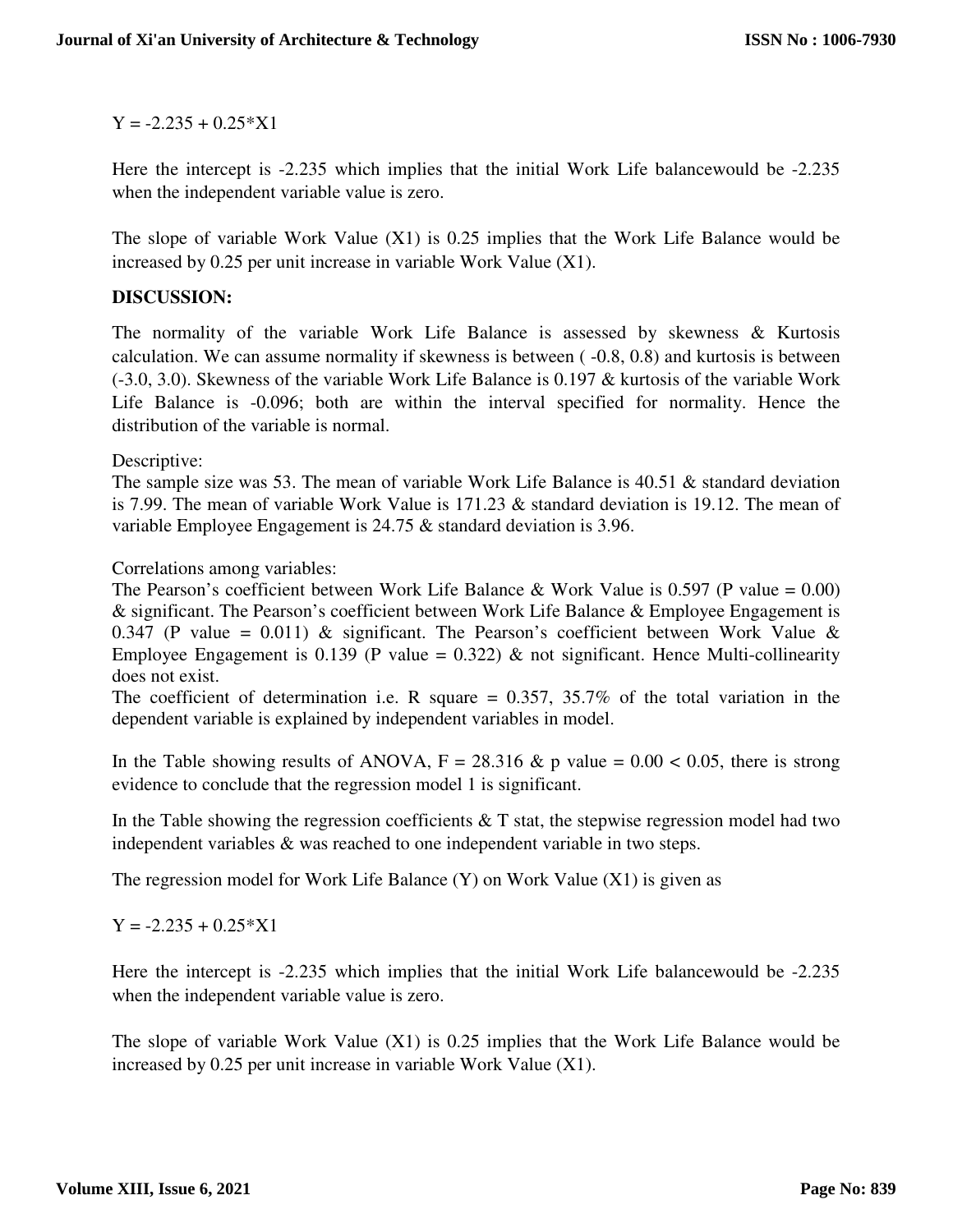The results indicate the importance of work value in the employee work life balance. Employee engagement is significant for the employee to balance the work and home front. However, further research with a larger sample size could give more conclusive answer.

The research has both academic as well as practical implications. The findings have shown the importance and impact of work value values and employee engagement of the centennials from IT industry, thus adding to the literature available on this theme. The practical implications would be for the managers when they are devising policies and strategies for centennials.

# **BIBLIOGRAPHY:**

- 1. Agarwal, H., & Vaghela, M. P. S. WORK VALUES OF GEN Z: Bridging the Gap to the Next Generation.
- 2. Baum, M. C. (2006). Centennial challenges, millennium opportunities. *American Journal of Occupational Therapy*, *60*(6), 609-616.
- 3. Francis, T., &Hoefel, F. (2018). True Gen': Generation Z and its implications for companies. *McKinsey & Company*.
- 4. Gaidhani, S., Arora, L., & Sharma, B. K. (2019). Understanding the attitude of generation Z towards workplace. *International Journal of Management, Technology And Engineering*, *9*, 2804-2812.
- 5. Gesthuizen, M., Kovarek, D., & Rapp, C. (2019). Extrinsic and intrinsic work values: Findings on equivalence in different cultural contexts. *The ANNALS of the American Academy of Political and Social Science*, *682*(1), 60-83.
- 6. Gilley, A., Waddell, K., Hall, A., Jackson, S. A., & Gilley, J. W. (2015). Manager behavior, generation, and influence on work-life balance: An empirical investigation. *Journal of Applied Management and Entrepreneurship*, *20*(1), 3.
- 7. Hameed, S., & Mathur, M. (2020). Generation Z in India: Digital Natives and Makers of Change. In *The New Generation Z in Asia: Dynamics, Differences, Digitalisation*. Emerald Publishing Limited.
- 8. Housand, A. (2016). CENTENNIALS: The World is Waiting!. *parenting for high potential*, *5*(2), 6.
- 9. Jha, N., & Sareen, P. (2017, July). Engaging centennial workforce: the digital way. In *proceedings of international conference on strategies in volatile and uncertain environment for emerging markets (pp. 109–116). Indian Institute of Technology Delhi, New Delhi, India*.
- 10. Knapp, C. A., Weber, C., & Moellenkamp, S. (2017). Challenges and strategies for incorporating Generation Z into the workplace. *Corporate Real Estate Journal*, *7*(2), 137- 148.
- 11. McGorry, S. Y., &McGorry, M. R. (2017). Who are the Centennials: Marketing Implications of Social Media Use and Preferences.